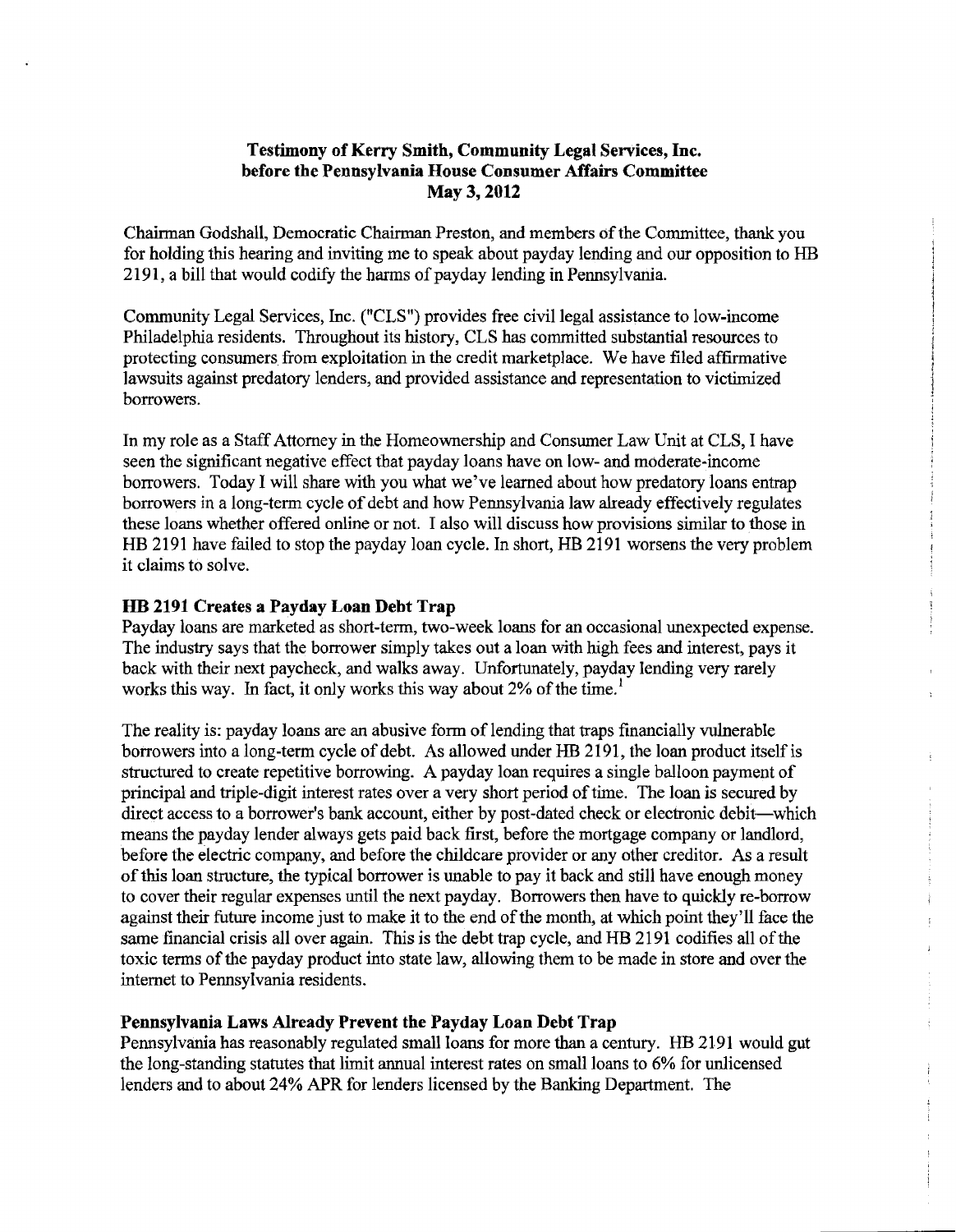Commonwealth's Supreme Court, Attorney General, and Banking Department, have continuously upheld the state's existing small loan loans. Pennsylvania's laws have withstood numerous attempts by payday lenders to evade consumer protections. Time and again, the courts have held that the purpose of the Commonwealth's usury laws is "to protect the citizenry of this Commonwealth fiom being exploited at the hands of unscrupulous individuals seeking to circumvent the law at the expense of unsuspecting borrowers."<sup>2</sup>

The out-of-state payday lenders pushing HB 2 191 are notorious for attempting to evade Pennsylvania's strong usury law. These same payday lenders have attempted to circumvent existing law by offering illegal payday loans over the Internet, disguising loans as open lines of credit, and packing exorbitant fees into the cost of the loan. However, contrary to what the industry wants you to believe, this state and its courts have been very effective at keeping these illegal practices and loans out of Pennsylvania. Most recently, the Pennsylvania Supreme Court unanimously held that the state's usury laws prohibit Internet payday lending at rates above those allowed.<sup>3</sup> Cash America, one of the main proponents of HB 2191 and the payday lender at the center of the Supreme Court ruling, offered Internet-based payday loans at interest rates that ranged from 260% APR for a 35-day loan to 1140% APR for an eight-day loan.<sup>4</sup> The Court made clear that the laws apply to all lenders offering small loans, explaining that, "We.. . reject Cash America's attempt to avoid licensure, regulation and limits on the rates it may charge simply by operating over the Internet rather than being physically present in the Commonwealth. If an out-of-state lender is engaging in business in Pennsylvania of making [small loans]. . ., then it is subject to the licensing requirements and regulatory restrictions of [our small-loan law]."5

The payday lenders pushing this bill also suggest that HB2191 is needed to protect Pennsylvania residents against illegal Internet payday lenders partnering with Native American tribes. 'hat is not so – state law already regulates Internet lending and state and federal regulators are fighting against any illegal practices. In the last year, the Federal Trade Commission has brought several lawsuits against payday lenders that are affiliating with Native American tribes to offer payday loans on the Internet. At least five states are currently in court to enforce state rate caps and other consumer protection laws against Internet lenders claiming tribal immunity, and the Consumer Financial Protection Bureau is also looking into the practice. In short, HE 2191 is not needed to protect Pennsylvania residents against this practice - current law is effective at protecting the state against illegal online payday lending.

Because payday loans **are** already effectively regulated, Pennsylvania consumers are protected fiom falling into the debt trap caused by payday loans. In the rare case when we have represented clients dealing with the effects of payday loans, whether obtained online or in another state, resolution of those issues has been relatively easy and straightforward because of our existing law. HI3 2191 would increase prevalence of the harms caused by payday loans, and make them nearly impossible to resolve.

÷.

Î.

### **Provisions of HB 2191 Do Not Protect Consumers**

In states with laws like **HB** 2191, the payday loan debt trap is the norm, not the exception. Provisions limiting rollovers, providing a one day "cooling off period", and extended repayment plan do not work to stop the cycle of debt as proponents of the bill would have you believe. For example, in Florida, which has a many of the same provisions included in HB 2191 already on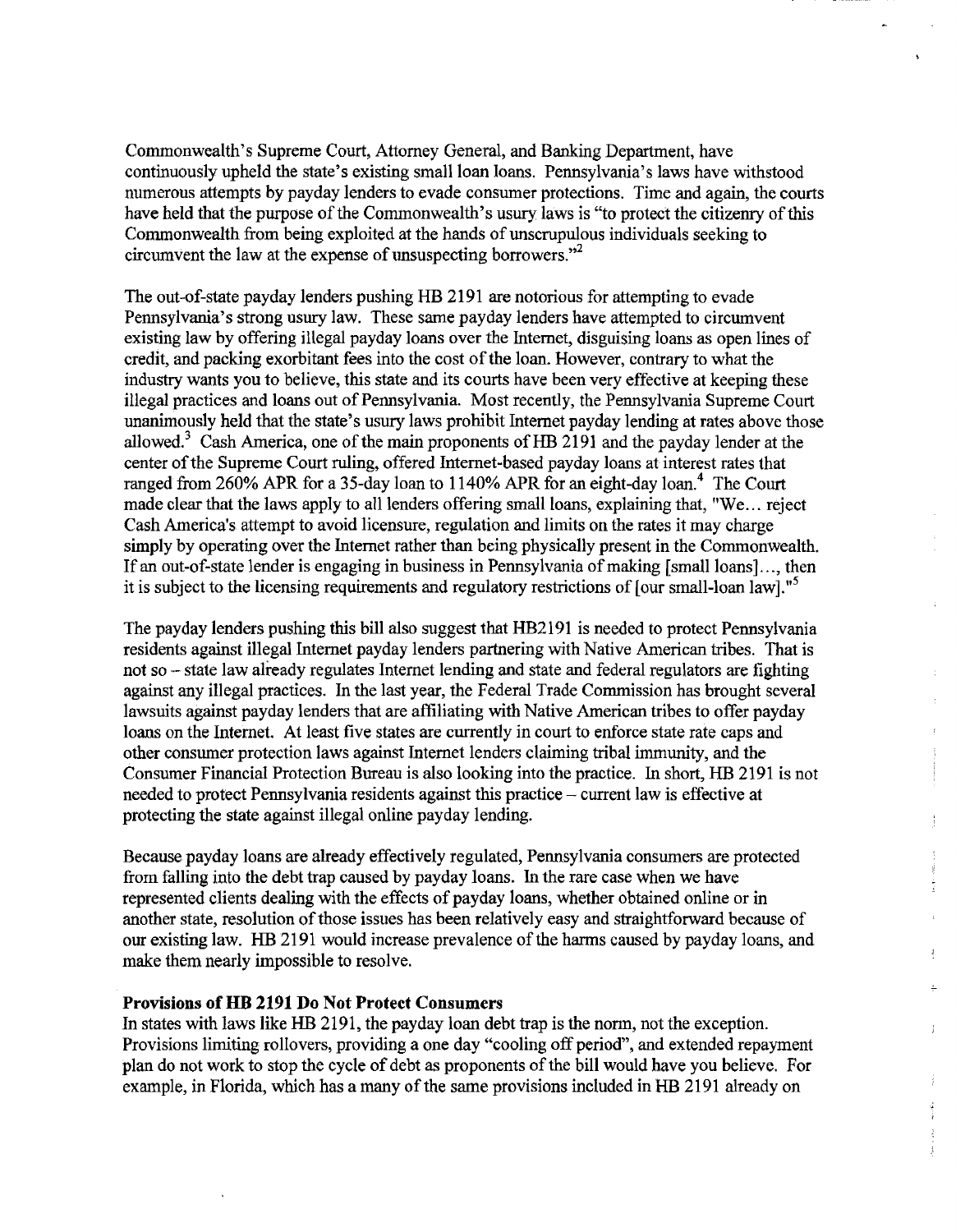the books, data from the state regulator show borrowers are stuck in an average of 9 loans per year, and payday lenders earn 60% of revenue from borrowers with 12 or more loans per year.<sup>6</sup> Data from Florida and other states with similar laws show that 76% of payday lender business is due to repeat borrowers.<sup>7</sup>

Payday supporters claim that "rollover bans" stop the cycle of debt. Data shows they do not. In Oklahoma and Florida, both states with cooling off periods and renewal bans, about half of reopened loans in those states were taken out at the borrower's first opportunity, and almost 90% of new loans were made during the same pay period as the previous loan was paid off.<sup>8</sup> Despite these provisions, borrowers remain indebted for more than 200 days in a single year.<sup>9</sup>

Similarly, extended repayment plans have provided little effective relief for borrowers for various reasons. Significantly, states that collect data on repayment plan usage report that less than 3% of eligible transactions actually use the extended repayment plan option.<sup>10</sup> It is clear that the payday loan debt trap is not mitigated by the provisions of **HB** 2191 because at its core the bill legalizes a product that by its very design creates the debt trap.

### **HB 2191 Extends, Not Solves, Families' Financial Crisis**

Finally, **I** would like to point out that payday loans put borrowers already living paycheck-topaycheck in a worse financial situation than they were in before taking out a loan. Research shows that borrowers approved for a payday loan are 90% more likely to file bankruptcy than those denied a loan.'' Payday loans also increase the chances that a household will experience financial hardship, have difficulty paying bills, and delay medical care.<sup>12</sup>

Contrary to what the industry says, payday loans are not better than overdraft fees or bounced check fees. Both products are predatory products. In fact, payday loans increase the burden of overdraft and bounced check fees on families because the loan is secured by access to a borrower's checking account. Every year, payday lenders collect millions of dollars of bounced check fees from their own customers.<sup>13</sup> and research has shown that payday lending increases the odds that households ultimately lose their checking accounts due to repeated overdrafts.<sup>14</sup> These are very real consequences under HB 2191, as the bill allows for electronic debit authorization and automatic repayment of the payday loan to out-of-state and internet payday lenders.

These concerns are not hypothetical. In 2006, the U.S. Department of Defense examined the impact of payday loans on soldiers. After an in-depth study, they found that financial devastation was so great that it threatened soldiers' military readiness, and ultimately national security.<sup>15</sup> As such, President George Bush signed a law prohibiting the very loans that HB 2191 seeks to bring to Pennsylvania to be made to soldiers and their families. If these loans were found to be so harmful to our soldiers, then the same would be expected for those in much more vulnerable situations, such as seniors on fixed income.

# **Conclusion**

While payday loans are marketed as a quick loan to address financial shortfalls between paychecks, they typically end up trapping borrowers in a cycle of long-term debt. Because payday loans are offered at triple-digit annual interest rates, with the entire amount due in two short weeks, borrowers who pay back their loan are often unable to meet their other obligations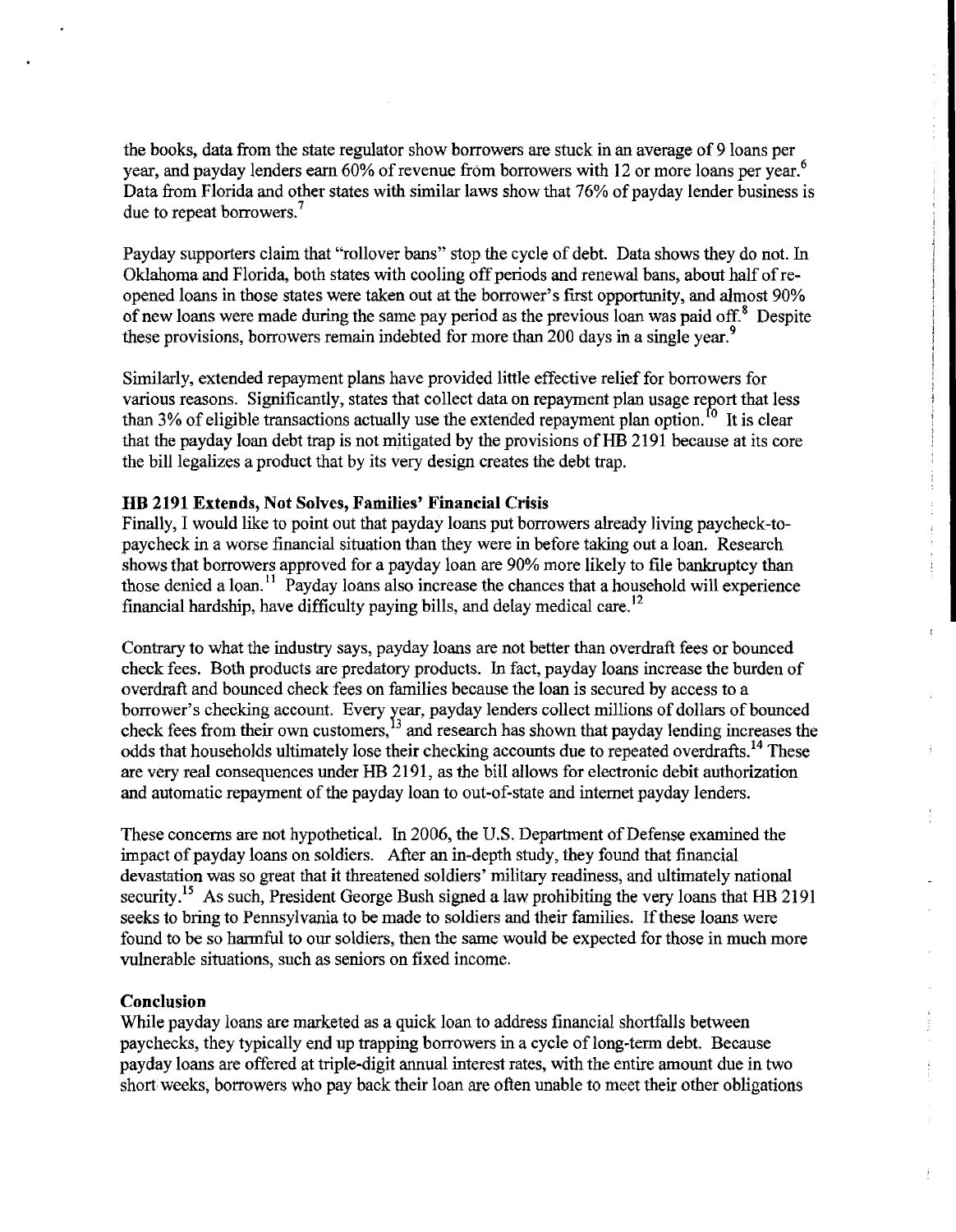without taking out a new payday loan during the same pay period. This is the start of the debt trap, which can leave borrowers indebted to payday lenders for several months or years. HB 2 191 codifies the debt trap design of payday loans, putting the financial well-being of Pennsylvania low- and moderate-income families, my clients, at risk. For these reasons, CLS and a growing coalition representing hundreds of consumers fiom across the state are opposed to HB 2191. I have attached to my testimony a letter to the Committee fiom a diverse coalition of stakeholders who are deeply concerned about the harms of legalizing abusive payday lending. We urge you to oppose the bill and keep predatory payday loans out of Pennsylvania.

**dategenerates-need-for-repeat-payday-loans-accounting-for-76-of-total-volume.** html.

http://papers.ssrn.com/sol3/papers.cfm?abstract\_id=1266215

http://www.dcuc.org/PDF%20Files/Senate%20Report%20Final.pdf.

 $^1$  Leslie Parish & Uriah King, *Phantom Demand: Short-Term Due Date Generates Need For Repeat Payday Loans. Accounting For 76% Of Total Volume* (Center for Responsible Lending July 9,2009), *available at*  http://www.responsiblelending.org/payday-lending/research-analysis/phantom-demand-short-term-duc-

dategenerates-need-for-repeat-payday-loans-accounting-for-76-of-total-volume.html.

*Smith* **v.** *Mitchell,* 420 *Pa.* Super. 137, 143 (1992) (emphasis in original).

<sup>&</sup>lt;sup>3</sup> See Cash America Net of Nevada, LLC v. Pa. Dep't of Banking, 607 Pa. 432 (2010).

*Id* at 436.

<sup>&</sup>lt;sup>5</sup> *Id.* at 451.<br><sup>6</sup> See Florida Trends in Deferred Presentment, May 2010.

<sup>&</sup>lt;sup>7</sup> Leslie Parish & Uriah King, *Phantom Demand: Short-Term Due Date Generates Need For Repeat Payday Loans, Accounting For 76% Of Total Volume* (Center *for* Responsible Lending July 9,2009), *available at*  http://www.responsiblelending.org/payday-lending/research-analysis/phantom-demand-short-term-due-

 $\frac{8}{d}$ .

<sup>&</sup>lt;sup>9</sup> Leslie Parish & Uriah King, *Pavday Loans, Inc: Short on Credit, Long on Debt* (Center for Responsible Lending March 31, 2011), *available at http://www.responsiblelending.org/payday-lending/research-analysis/payday-loans*inc-html

**lo** According to regulator data, 0.42 percent of eligible transactions have employed a grace perjod in Florida; 2.4 percent of eligible transactions have gone into a payment plan in Michigan, and 1.8 percent of eligible transactions have gone into a payment plan in Oklahoma. *See* Uriah King *and* Leslie Panish, *Sprrnging the Debt Trap* (Center for Responsible Lending December 13, 2007), *available at* http://www.responsiblelending.org/paydaylending/research-analysis/springing-the-debt-trap.pdf.

 $<sup>11</sup>$  In a recent study, economists Professor Paige Marta Skiba of Vanderbilt University and Professor Jeremy</sup> 'Sobacman of the University of Pennsylvania found that payday borrowers are significantly more likely to file for bankruptcy than similarly-situated people who do not use payday loans. Paige Marta Skiba & Jeremy Tobacman, *Do*  Payday Loans Cause Bankruptcy? (Oct. 10, 2008), available at

<sup>&</sup>lt;sup>12</sup> See Brian T. Melzer, *The Real Costs of Credit Access: Evidence from the Payday Lending Market (Jan. 3, 2009), available at* http://www.kellogg.northwestern.edu/faculty/melzer/realcosts\_melzer\_01\_03\_09.pdf. <sup>13</sup> See, e.g. Advance America, 2011 10K Annual Report.

**l4** *See* Dennis Campbell, *et* **al.,** Bouncing Out of the Banking System: An Empirical Analysis of Involuntary Bank Account Closures (Dec. 3, 2008), available at http://papers.ssm.com/sol3/papers.cfm?abstract\_id=133587.

<sup>&</sup>lt;sup>15</sup> U.S. Department of Defense, *Report on Implementation of Limitations on Terms of Consumer Credit Extended to Service Members and Dependents* (July 22,2008), *available at*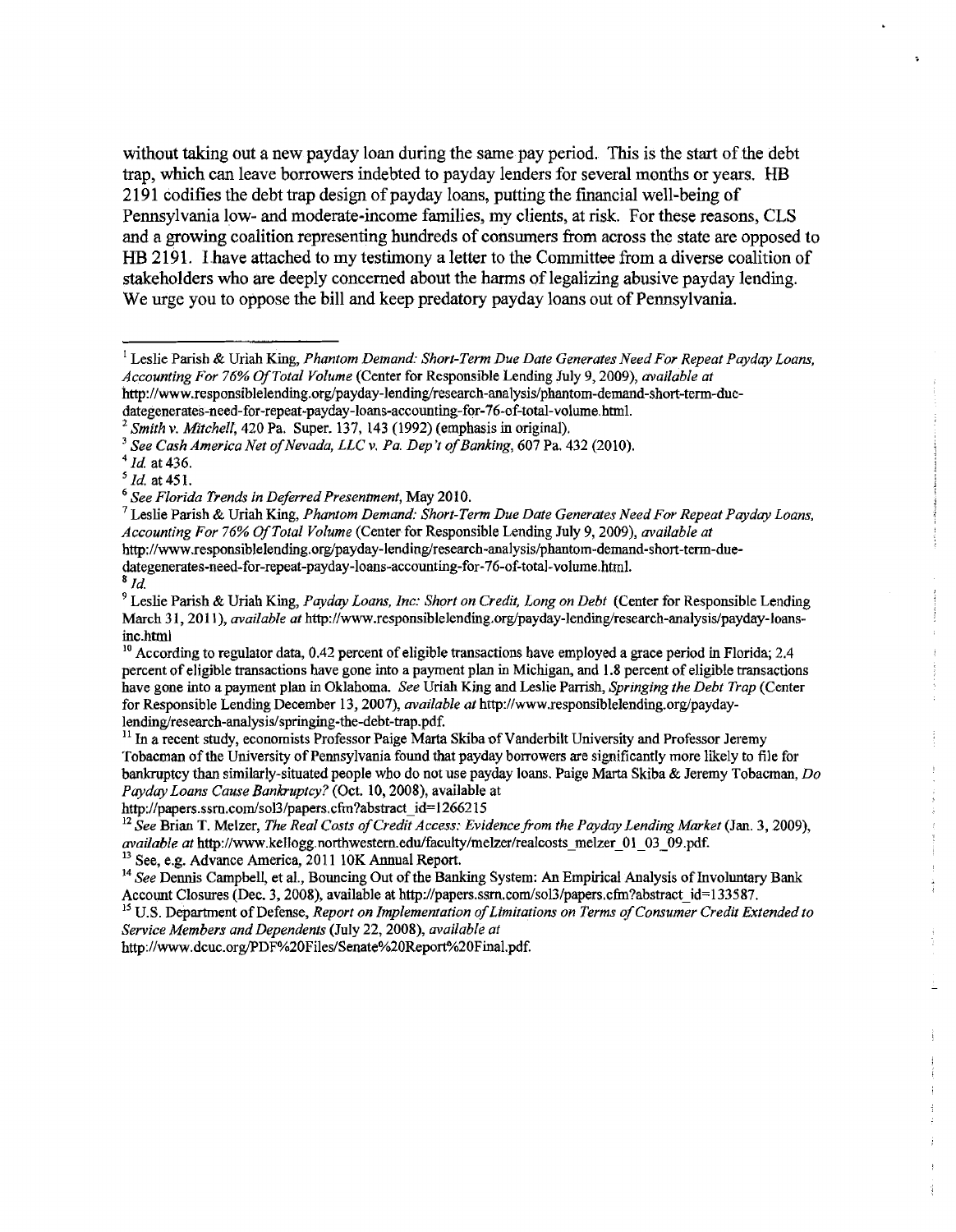# Oppose HB 2191 - Keep Predatory Lenders Out of Pennsylvania

# **To: Honorable Members of the House Committee on Consumer Affairs**

May 1, 2012

Dear Representatives:

We write to urge you to oppose HB 2191 and keep predatory payday loans out of Pennsylvania.

**HE** 2191 explicitly authorizes predatory payday loans, at rates well above Pennsylvania's long-standing usury laws. Payday loans are an abusive form of lending that traps financially vulnerable borrowers into a long-term cycle of debt. These loans are short-term cash advances with extraordinarily high **fees** and interest. An average payday loan is about \$300 and carries a fee of \$46 which represents a 419% annual percentage rate (APR) for a two-week loan, as would be allowed under HB 2191.

HB 2191 codifies the abusive terms of the product which perpetuate a long-term cycle of debt. While payday lenders market these loans as "short-term" or "emergency" loans, lending patterns demonstrate that these loans actually create a long-term debt trap. In fact, the loan product itself is structured to create repetitive borrowing. Payday loans typically require a single balloon payment of principal and interest over a very short period of time, and require access to a borrower's bank account as a condition of the loan. As result, most borrowers are unable to pay it back and still have enough money to pay for their other regular expenses. Borrowers then have to take out another payday loan shortly after just to make ends meet. This begins the debt trap cycle, and HB 2191 will make it legal, leaving no recourse to stop it.

According to a comprehensive report on payday lending conducted by the U.S. Department of Defense, **"The debt trap is the rule not the exception."'** In the words of the CEO of Cash America International, one of the out-of-state companies pushing **HB** 2191, the debt trap is the core of the business model: **"The theory In the business is you've got to get**  that customer in, work to turn him into a repetitive customer, long-term customer, because that's really where the profitability is.<sup>12</sup>

Payday lending at triple-digit interest rates has long been illegal under Pennsylvania law, regardless if those loans are made on-line or at a storefront. Unlicensed, small-loan lenders are limited to charging only

Signees Updated 05.01.12

# **Organizations Opposing HB 2191**

### AARP Pennsylvania

Pennsylvania Council of Churches

Pennsylvania AFL-CIO

United Methodist Advocacy in Pennsylvania

Housing Alliance of Pennsylvania

Lutheran Advocacy Ministry in Pennsylvania

Pennsylvania Interfaith Impact Network  $(PIIN)$ 

Pennsylvania Utility Law Project

Pennsylvania PlRG

Pennsylvania chapter of Nat'l Assoc. of Consumer Attorneys

The Reinvestment Fund

Advantage Credit Counseling Services

CLARlFl Credit Counseling

Community Housing Services

Esperanza

**Just Harvest** 

Community Legal Services

Hill District Consensus Group

Community Justice Project

Homeownership Counseling Assoc. of **Delaware Valley** 

Public Citizens for Children and Youth

Tabor Community Services

United Way of Southeastern Pennsylvania

Veterans Leadership Program of Western Pennsylvania

# ...and many more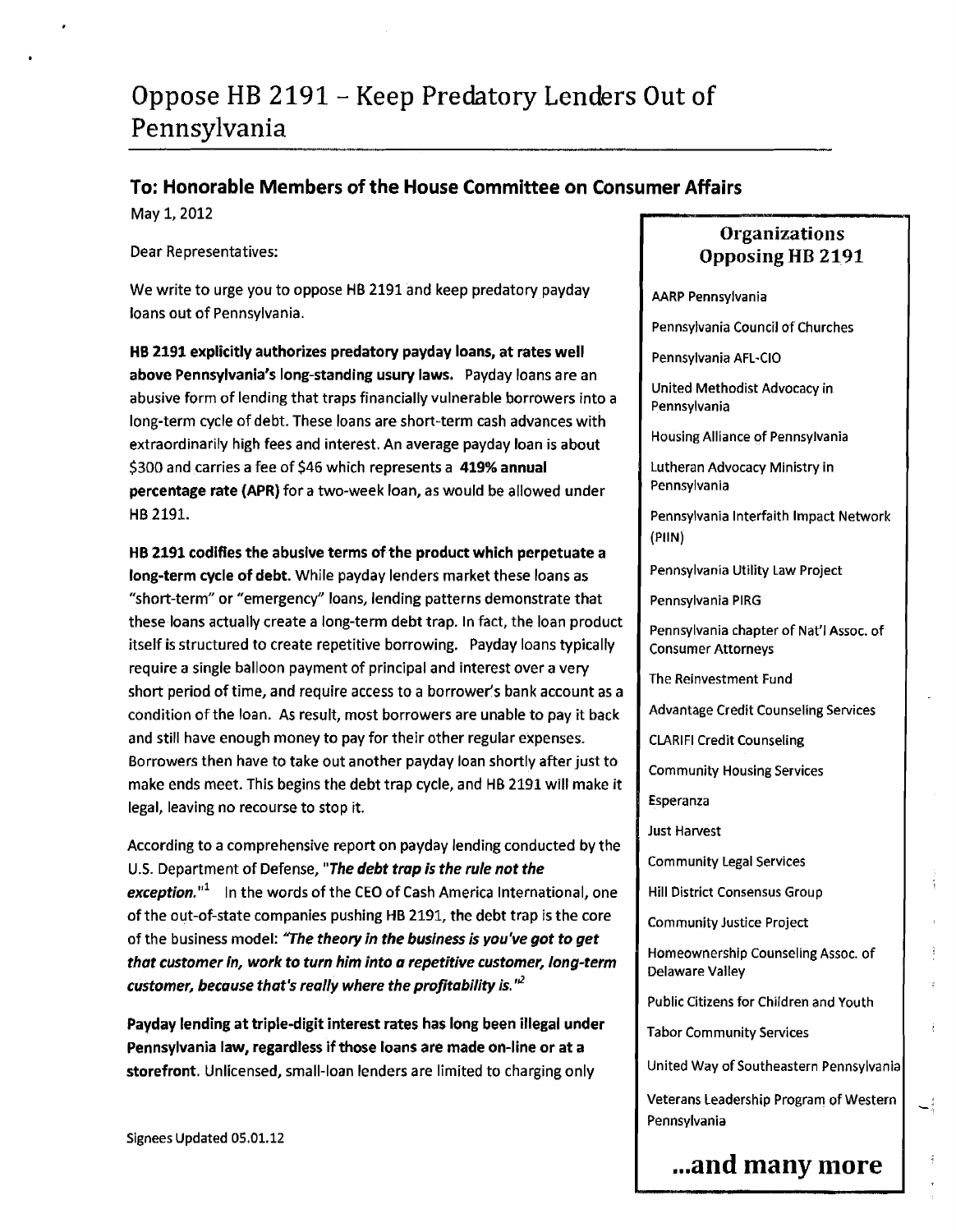6% interest annualty and lenders licensed by the Banking Department may charge higher rates of about 24% APR. HB 2191 eviscerates this level playing field and allows payday lenders to charge up to 419% APR for a two-week loan of \$300.

The Pennsylvania Supreme Court has upheld enforcement actions taken by the Banking Department to shut down illegal payday lending operations run out of store-fronts in the Commonwealth as well as those made over the Internet.<sup>3</sup> In its 2010 opinion against Cash America International's illegal online payday loans to Pennsylvania borrowers, the Court noted that **'yqt is well established that public policy in this Commonwealth prohibits usurious lending, and this prohibition has been recognizedfor over 100 years."4** 

Bill supporters say this **is** a necessary step to protect Pennsylvanians from predatory lenders, when in fact it is the exact opposite. HB 2191 does nothing more than open the door to unscrupulous practices that Pennsylvania has successfully fought to keep out of its borders. Bill supporters also claim it provides "consumer protections," such as renewal limits, a database, a cooling off period, etc. However, these are meaningless provisions which do not stop the debt trap. Data from other states with provisions and interest rates similar to HB 2191 reveal that payday borrowers are stuck in 9 transactions a year, typically taken out back-to-back, and 60% of payday revenues are due to borrowers with 12 or more loans a year.

We urge you to make every effort to stop this bill from passing, Recent academic research verifies the harm created by the exploitative design of the payday loan. Payday loans are a stepping stone to delinquency on other bills<sup>5</sup>, bank account closures<sup>6</sup>, and even bankruptcy<sup>7</sup>. In fact, payday loans caused so much harm to the finances of service members that Congress banned them because they threatened military readiness. Pennsylvanians are currently protected from these harms with our long-standing small loan laws.

HB 2191 would roll back our state's existing consumer protections which have been successfully enforced for years against the same companies which now lobby for this bill.

If we can provide you with any additional information, please contact Kerry Smith from Community Legal Services at 215-981-3724 or 215-680-0838 (cell), or any of the organizations listed below.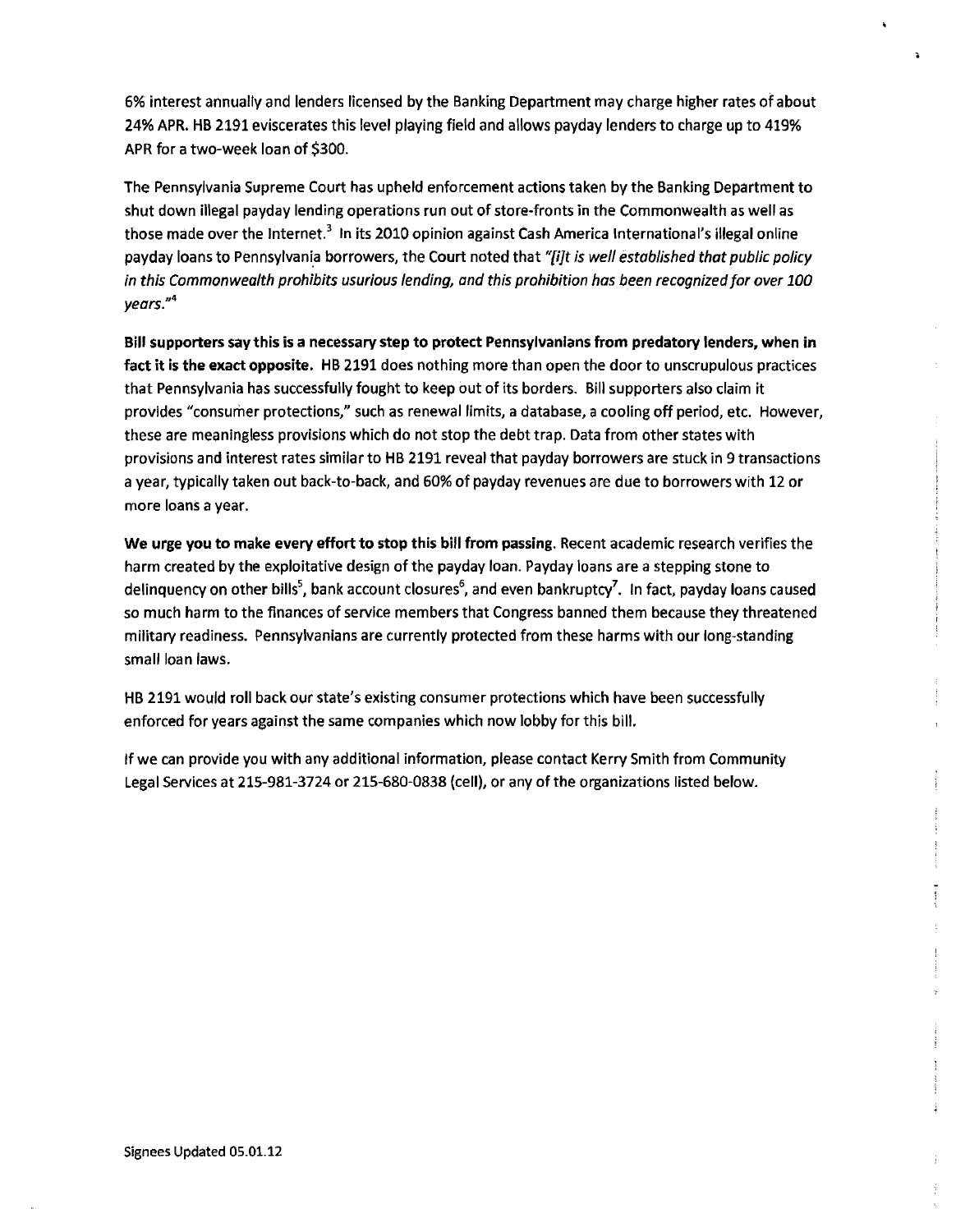# **Signees**

### **AARP Pennsylvania**

Ray Landis, Advocacy Director 30 North 3rd Street, Suite 750 Harrisburg, PA 17101

### **AtTlON Housing Inc.**

Greg Simmons 425 Sixth Avenue, Suite 950 Pittsburgh, PA 15219

#### **Action United**

Craig Robbins, Executive Director 846 N. Broad St., Philadelphia, PA 19130 5907 Penn Ave, Ste 300, Pittsburgh PA 15206

### **Advantage Credit Counseling Service, Inc.**

Stephen Pitrowski, CEO/President 2403 Sidney Street, Suite 400 Pittsburgh, PA 15203

## **AFSCME Local 2459**  Donald Brown, President 318 Jacob Street Pittsburgh, Pennsylvania 15210-2452

**Bloomfield-Garfield Corporation**  Rick Swartz, Executive Director 5149 Penn Avenue Pittsburgh, PA 15224

### **Bucks County Housing Group**

Nancy Szamborski, Executive Director 2324 Second Street Pike Wrightstown, PA 18940

# **Bucks County Women's Advocacy Coalition**  Nancy Morril, Chair P. **0.** Box 248 Doylestown, PA 18901

**CLARlFl** (formerly Consumer Credit Counseling Service of Delaware Valley) Patricia Hasson, President 1608 Walnut Street, 10th Floor Philadelphia, PA 19103

### **Community Housing Services**  Gloria Echols, Executive Director 311 North Broad Street Lansdale, PA 19446

#### **Community Justice Project**

Evalynn Welling, Staff Attorney 429 Forbes Ave, Suite 800 Pittsburgh, PA 15219

**Community Legal Services, Inc.**  Kerry Smith, Staff Attorney 1424 Chestnut Street Philadelphia, PA 19102

# **Consumer Credit Counseling Service of Northeastern PA**  Mike Elick, President 401 Laurel Street Pittston, PA 18640

### **Esperanza**

Maria lannarelli, Executive Director National Housing 4261 N. 5th Street Philadelphia, PA 19140

# **Fair Housing Partnership of Greater Pittsburgh**  Peter Harvey, Executive Director

2840 Liberty Ave. Suite 205 Pittsburgh, PA 15222

### **Friends of the Poor**

Sister Ann Walsh, Director 2300 Adams Avenue Scranton, PA 18509

### **Hill District Consensus Group Carl** Redwood, Chairperson 1835 Centre Avenue, Suite 265

Pittsburgh, PA 15219

# **Homeownership Counseling Association of the Delaware Valley**  Allison Hughes, Executive Director 1301 North Second Street Philadelphia, PA 19122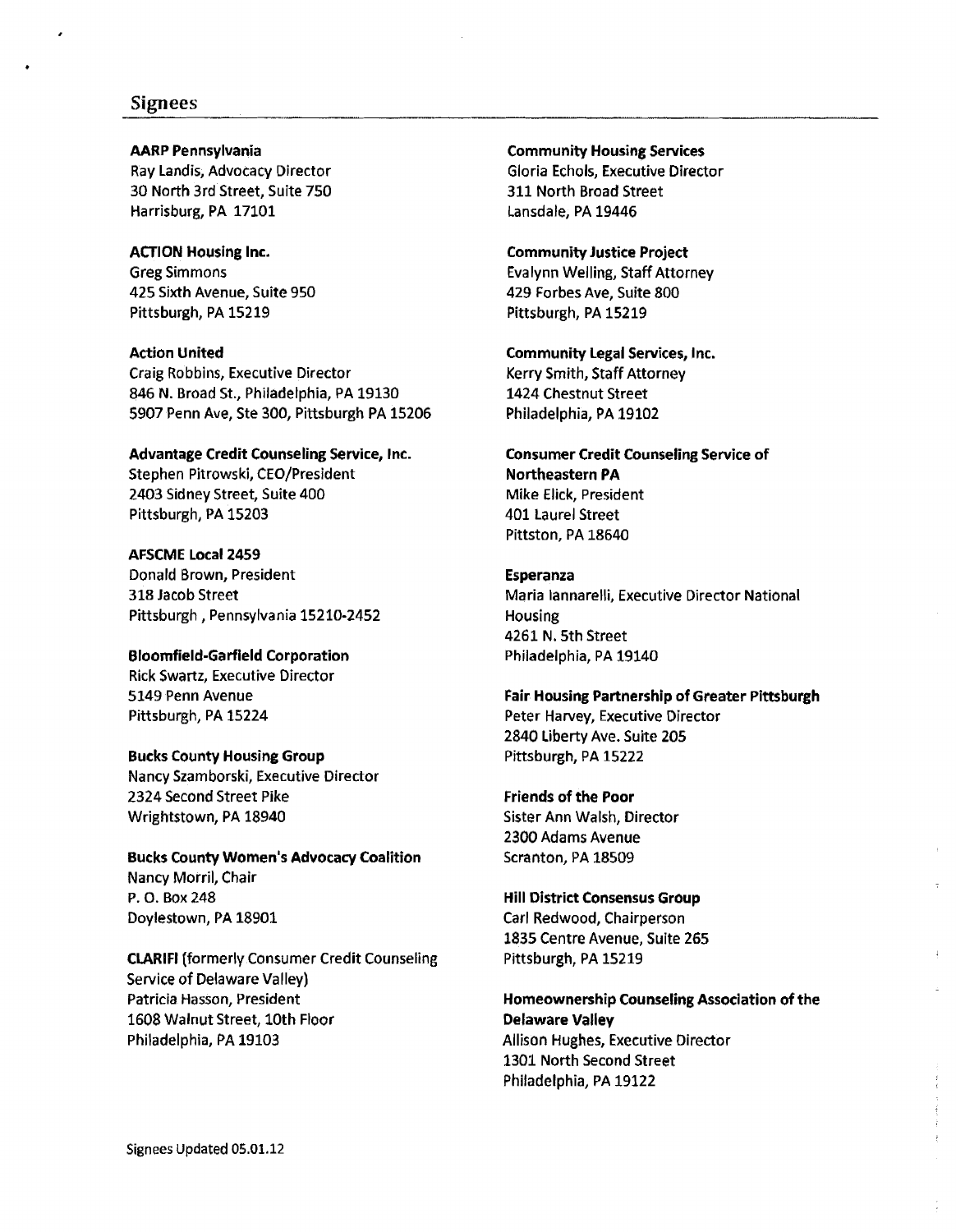Housing Alliance of Pennsylvania Elizabeth Hersh, Executive Director 610 N. Third Street Harrisburg, PA 17101

#### Housing Opportunities of Beaver County

Frank Wilson, Executive Director 282 East End Ave Beaver Pa. 15009

#### Just Harvest

Tara Marks, Co-Director 16 Terminal Way Pittsburgh, PA 15219

#### Keystone Opportunity Center

E. Richard Aichele Ill, Exec, Dir. 104 Main Street PO Box 64183 Souderton, PA 18964

### Keystone Research Center

Stephen Herzenberg, Executive Director 412 North 3rd Street Harrisburg PA 17101

### Lutheran Advocacy Ministry in Pennsylvania

The Rev. Paul L. Lubold, Advocacy Director 900 S. Arlington Ave. Harrisburg, PA 10109

### Montgomery County Community Action Development Commission

Rick Beaton, Executive Director/CEO 113 E. Main St Norristown, PA 19401

Mon Valley Unemployed Committee Antonio Lodico, Co-Director 38 East 9th Avenue. Suite **#2**  Homestead, Pa 15120

### Path Ways PA

Carol Goertzel, President and CEO 310 Amosland Road Holmes, PA 19043

Pennsylvania Chapter of NACA (National Assot. of Consumer Advocates) Joe Goldberg, Esq, State Coordinator 2080 Linglestown Road Harrisburg, PA 17110

 $\cdot$ 

ä.

### Pennsylvania Council of Churches

The Rev. Sandra L. Strauss, Director of Public **Advocacy** 900 S. Arlington Avenue Harrisburg, PA 17109

### Pennsylvania interfaith Impact Network (PIIN) Rev. Richard L. Freeman, Sr., President Manor Building, Suite 808

564 Forbes Avenue Pittsburgh, PA 15219

### Pennsylvania Public Interest Research Group Alana Miller, Program Associate 1420 Walnut St, Suite 650

Philadelphia, PA 19102

# Pennsylvania Utility Law Project

Harry Geller, Executive Director 118 Locust Street Harrisburg, PA 17101

# Philadelphia Debt Clinic and Consumer Law **Center** Robert Salvin Two Bala Plaza, Suite 300 Bala Cynwyd, Pennsylvania

# Philadelphia Unemployment Project (PUP) John Dodds, Director 112 North Broad Street Philadelphia, PA 19102

Philadelphia VIP (Volunteers for the Indigent Program) Stefanie Fleischer Seldin, Managing Attorney 1500 Walnut Street, Suite 400 Philadelphia, PA 19102

# Pittsburgh Community Reinvestment Group (PCRG) Ernie Hogan, Executive Director 1901 Centre Avenue, Suite 200 Pittsburgh, Pennsylvania 15219-4378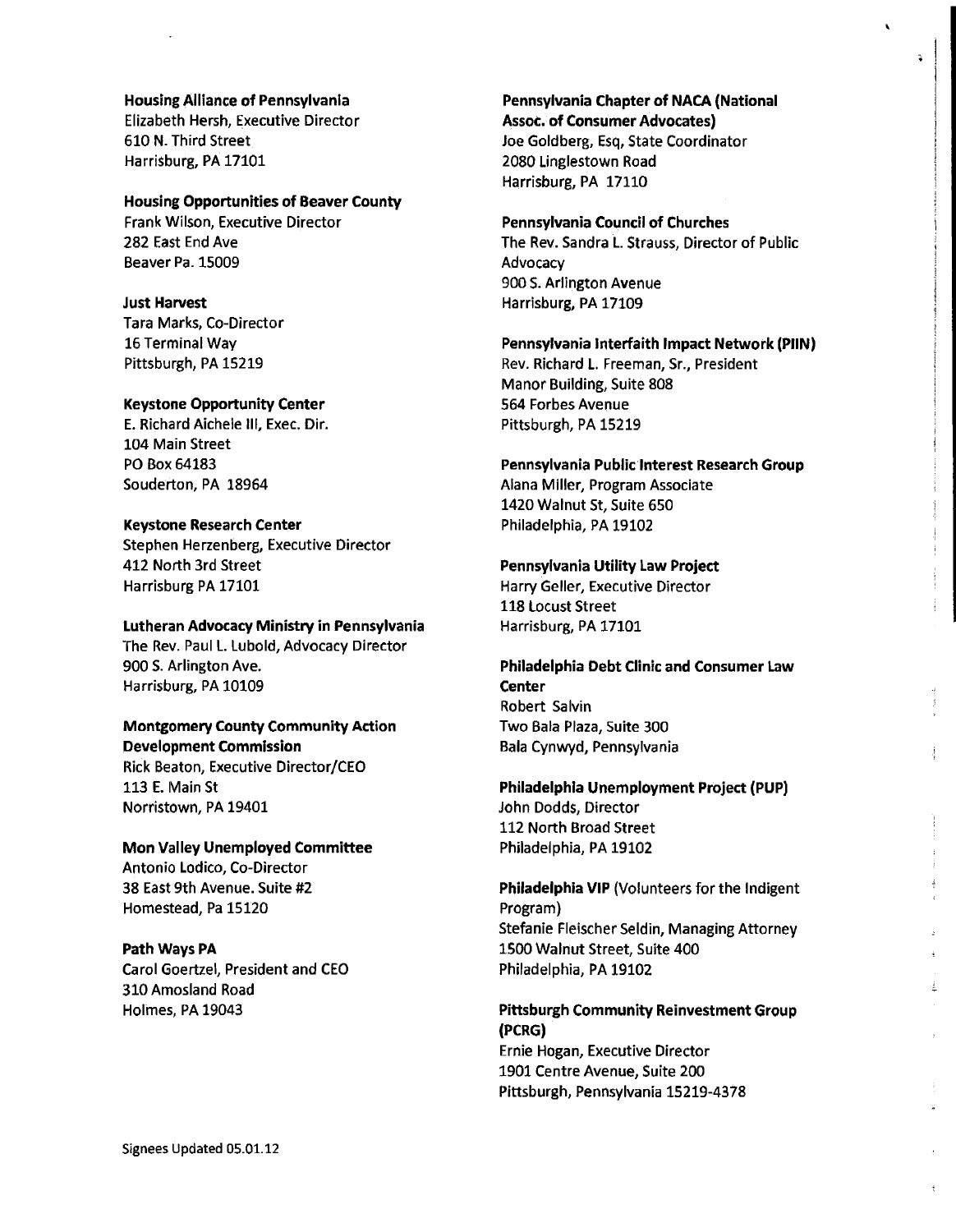### Public Citizens for Children and Youth (PCCY)

Shelly Yanoff, Executive Director **1709** Benjamin Franklin Parkway, Sixth Floor Philadelphia, PA **19103** 

### Regional Housing Legal Services **(RHLS)**

Rachel Blake, Associate Director 2 5. Easton Rd. Glenside, PA **19038** 

# Southwestern PA CLUW (Coalition of Labor

Union Women) (Pittsburgh) Christine J. Patberg (USW), President Five Gateway Center, Room **807**  Pittsburgh, PA **15222** 

### St. Martin Center, lnc.

Cheryl A. Kobel, Chief Executive Officer **1701** Parade Street Erie, PA **16504** 

# Tabor Community Services

Robert Thomas, President 308 East King Street P.O. Box **1676**  Lancaster, PA **17608-1676** 

# The Pennsylvania AFL-CIO

Rick Bloomingdale, President **319** Market Street Harrisburg, PA **17101** 

### The Reinvestment Fund

Don Hinkle-Brown, CEO **1700** Market Street, 19th Floor Philadelphia, PA **19103** 

# The Women and Girls Foundation of Southwest PA Heather Arnet, CEO

**100** W. Station Square Drive, Suite 315 Pittsburgh, PA **15219** 

United Methodist Advocacy in Pennsylvania Stephen Drachler, Executive Director 216 State St. Harrisburg, PA **17101** 

# United Way of Southeast Delaware County Richard Crespo, Community Impact Manager 2310 Providence Ave. Chester, PA **19013**

# United Way of Southeastern Pennsylvania .lill Michal, President & CEO **1709** Benjamin Franklin Parkway Philadelphia, PA **19103**

Veterans Leadership Program of Western Pennsylvania Albert **H.** Mercer, Executive Director **2417** East Carson Street Pittsburgh, PA **15203** 

http://www.portal.state.pa.us/portal/server.pt/document/1226744/east side lenders%2C llc22112 pdf (ordering an lnternet payday lender to pay **a** \$150,000 fine to the Commonwealth, to issue refunds to borrowers and to cease making illegal payday loans to Pennsylvania residents).

<sup>&</sup>lt;sup>1</sup> U.S. Department of Defense, "Report On Predatory Lending Practices Directed at Members of the Armed Forces and Their Dependents." Aug. 9, 2006, http://www.defense.gov/pubs/pdfs/report to congress final.pdf

**<sup>2</sup>**Dan Feehan, CEO of Cash America, remarks made at the Jeffries Financial Services Conference, 6-20-07.

<sup>&</sup>lt;sup>3</sup> See e.g, Pa. Dept. of Banking v. NCAS of DE, d/b/a Advance America Cash Advance Centers, 596 Pa. 638, 948 A.2d 752 (2008) (holding that the fees and interest Advance America charged on payday loans made in its Pennsylvania stores violated Pennsylvania's usury laws); and Consent Agreement and Order, **Pa. Dept of Banking v. East Side Lenders LLC,** Docket 11-20020, available at

**<sup>4</sup>Cash America Net of Nevada, LLC v. Pa. Dept. of Banking,** 607 Pa. 432,449,8 A.3d 282,292 (2010) (holding that payday loans made over the lnternet to Pennsylvania residents by Cash America were illegal under state law).